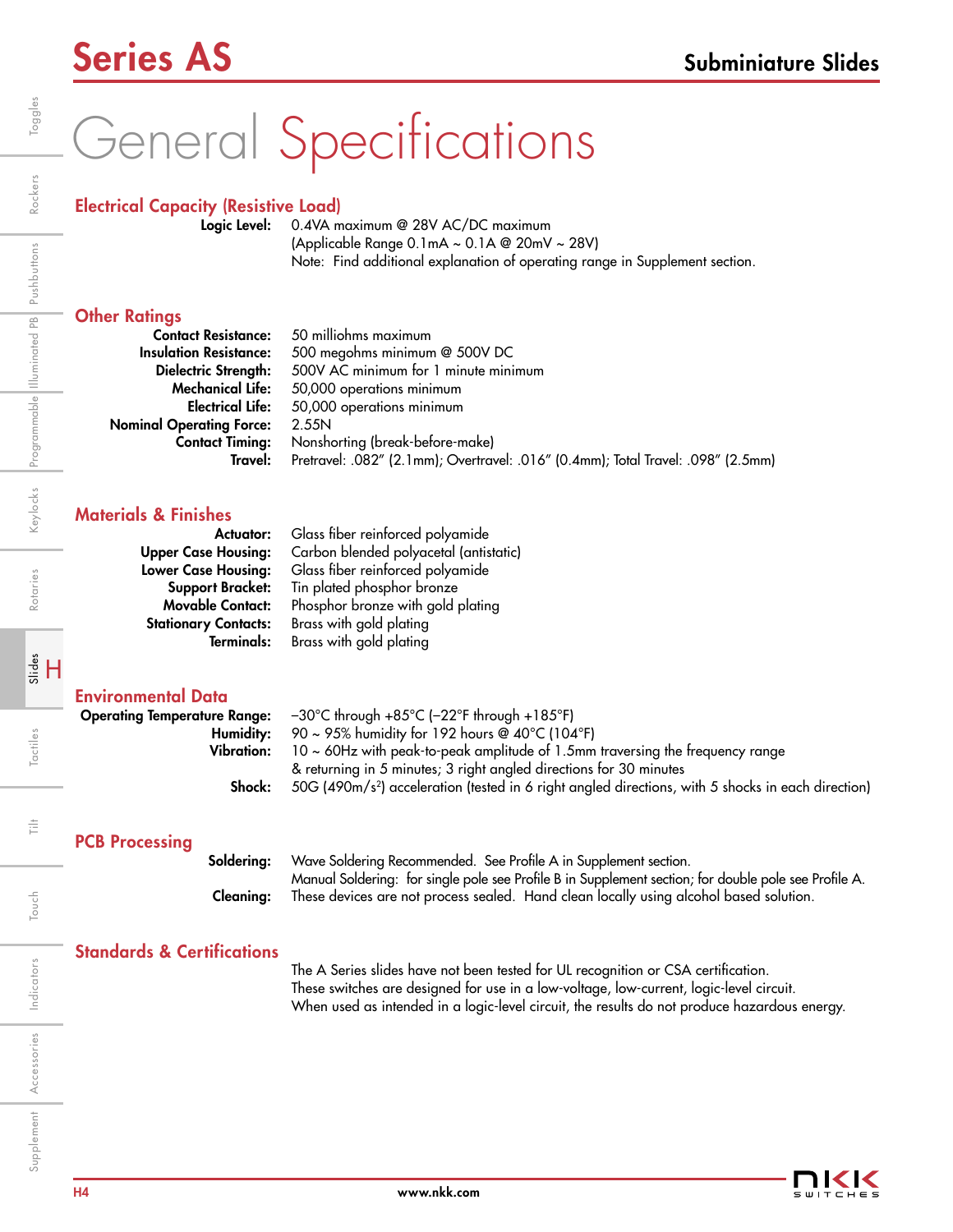## Distinctive Characteristics

Subminiature size (1/3 size of Series M switches) saves space on PC boards.

Specifically developed for logic-level applications.

Award-winning STC contact mechanism with benefits unavailable in conventional mechanisms: smoother, positive detent actuation, increased contact stability and unparalleled logic-level reliability. (Additional STC details in Terms & Acronyms; see Supplement section.)

Available in various actuator lengths.

Antistatic superstructure of carbon blended polyacetal prevents static discharge to the contacts.

Molded-in, epoxy sealed or ultrasonically welded terminals lock out flux, solvents, and other contaminants.

.100" x .100" (2.54mm x 2.54mm) terminal spacing conforms to standard PC board grid spacing.

Matching indicators available.







Toggles

**actiles** 

 $\frac{1}{11}$ 

Rotaries

Indicators

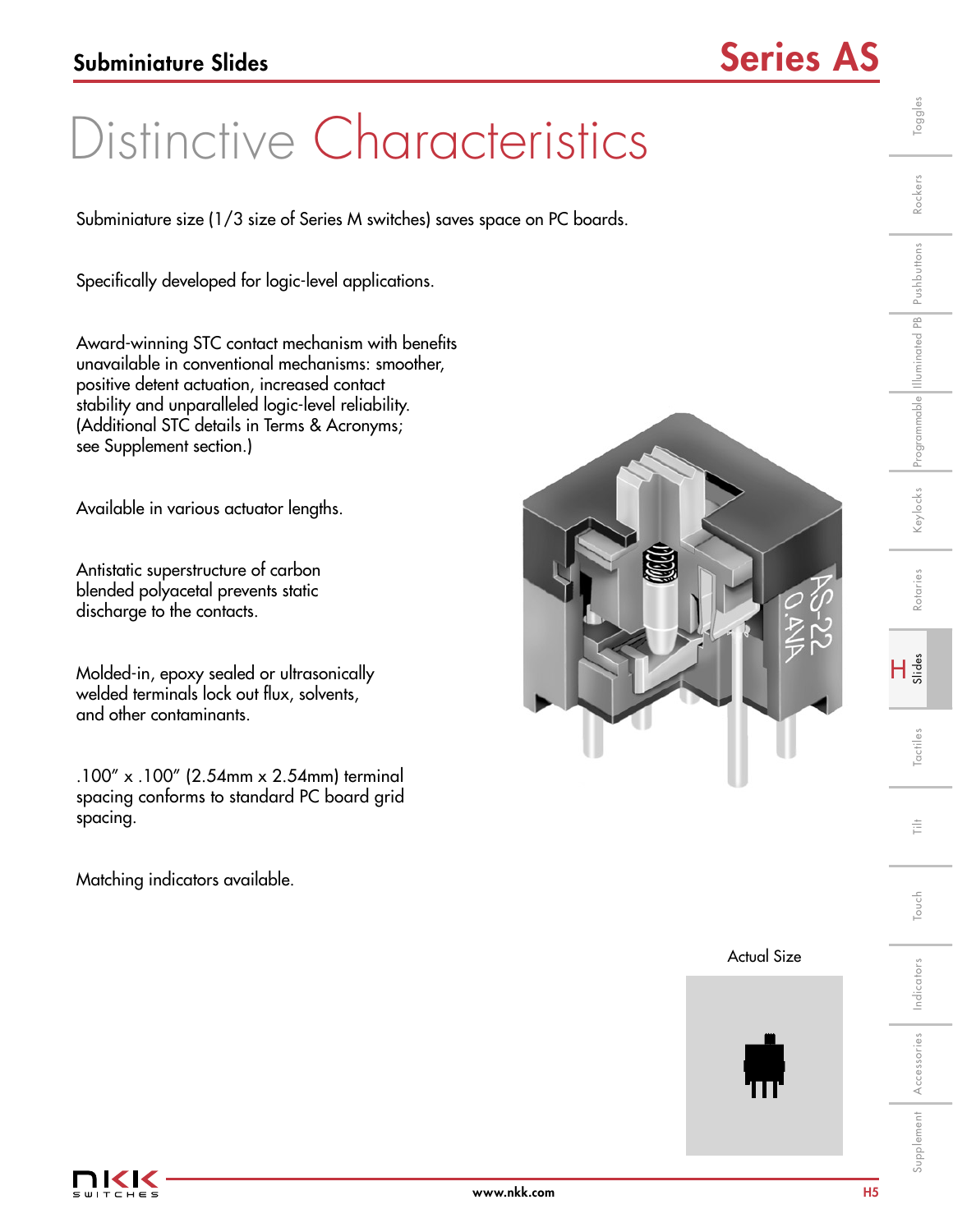### Series AS Subminiature Slides





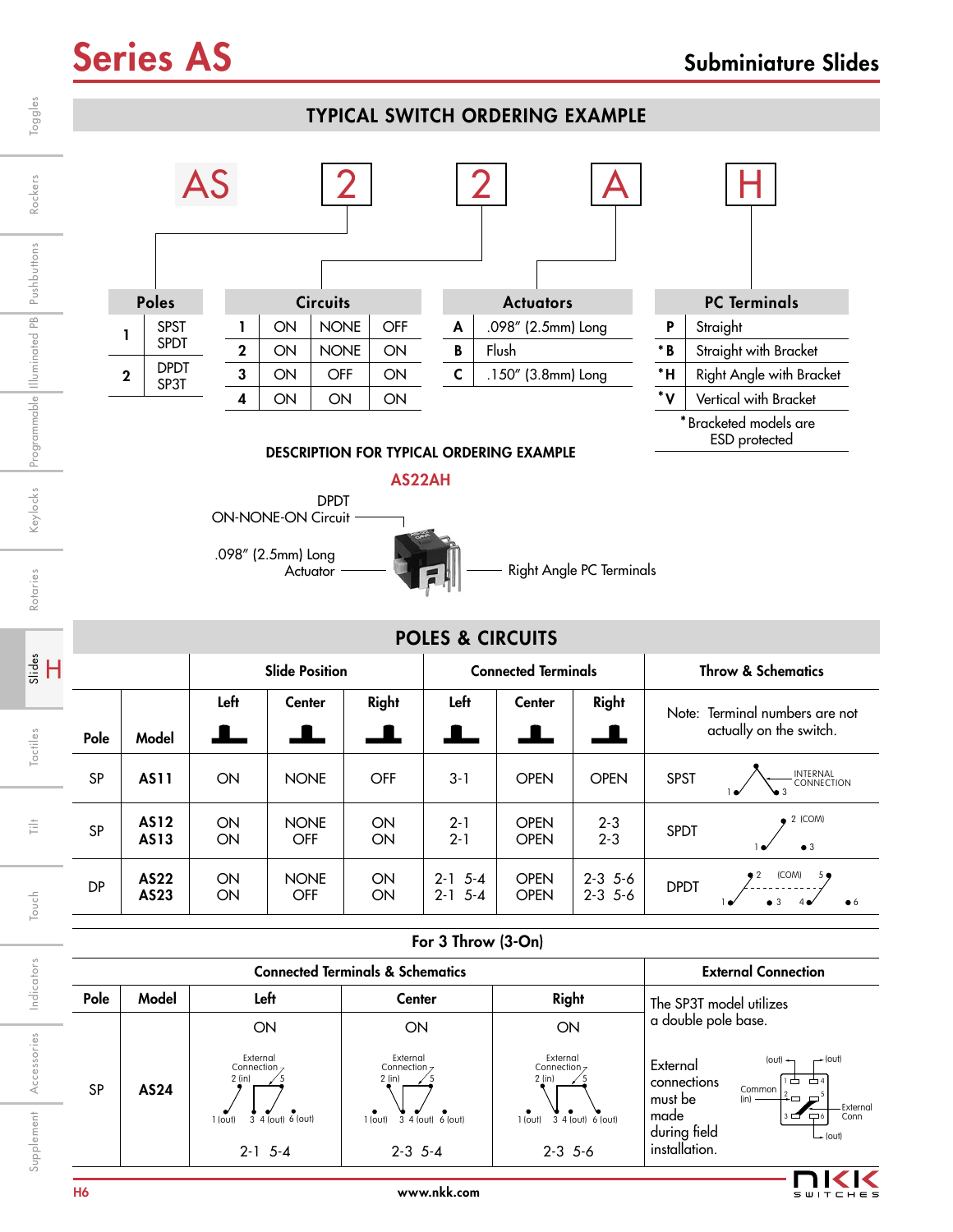### Subminiature Slides Subminiature Slides